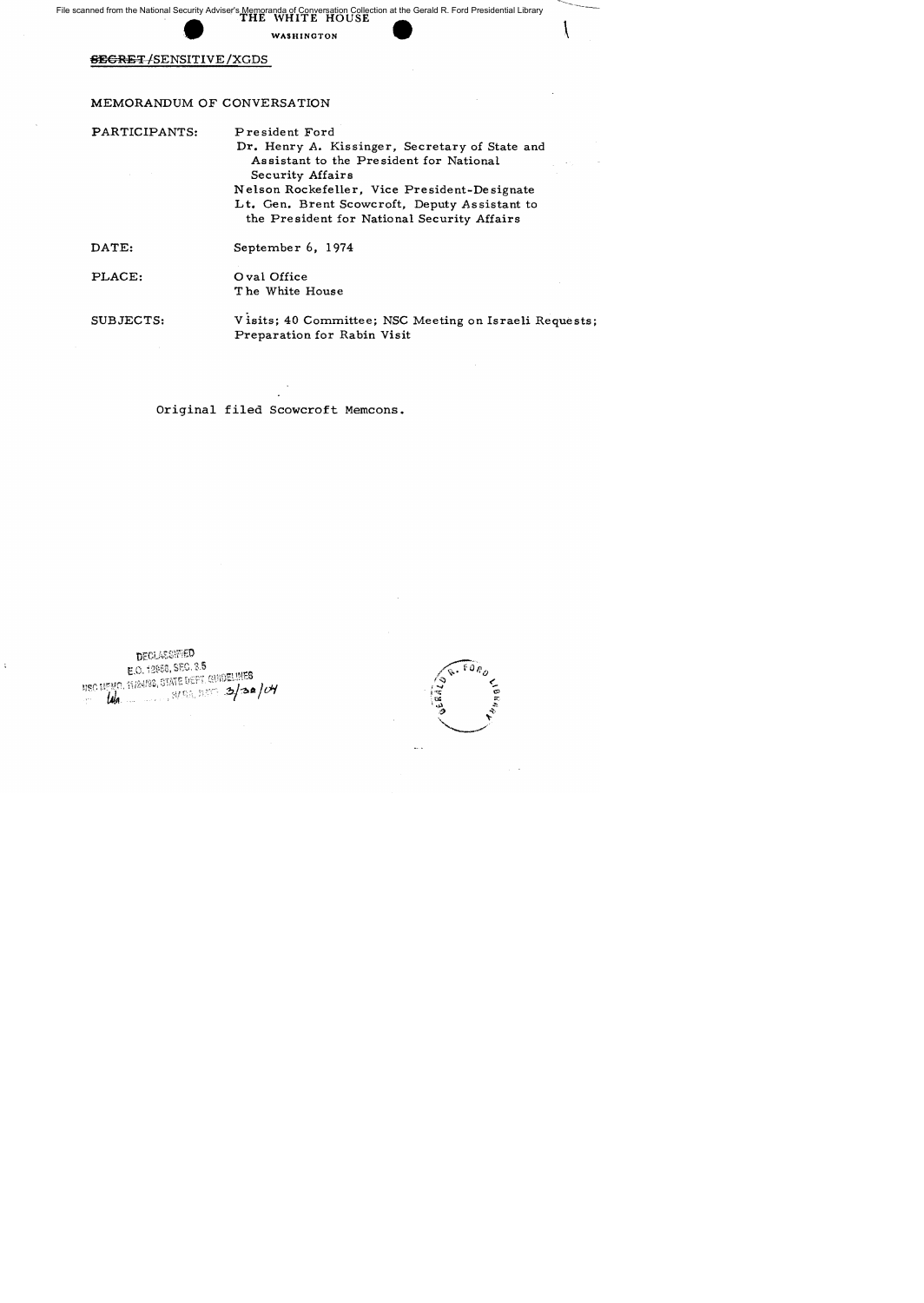## NATIONAL ARCHIVES AND RECORDS ADMINISTRATION Presidential Libraries Withdrawal Sheet

## WITHDRAWAL ID 017649

REASON FOR WITHDRAWAL . . . . National security restriction TYPE OF MATERIAL . . . . . . Memorandum of Conversation CREATOR'S NAME . Ford, *Kissinger,* Rockefeller, and CREATION DATE .. 09/06/1974 Scowcroft

VOLUME . . . . . . . . . . . . 6 pages COLLECTION/SERIES/FOLDER ID . 031400214 COLLECTION TITLE . . . . . . National Security Adviser. Memoranda of Conversations · 5 . . September 6, 1974 - Ford, Kissinger, BOX NUMBER . . FOLDER TITLE  $\overline{a}$ Rockefeller DATE WITHDRAWN . . . . . . . 03/31/2004 WITHDRAWING ARCHIVIST . . . . GG

 $5$  mitized  $10/2/02$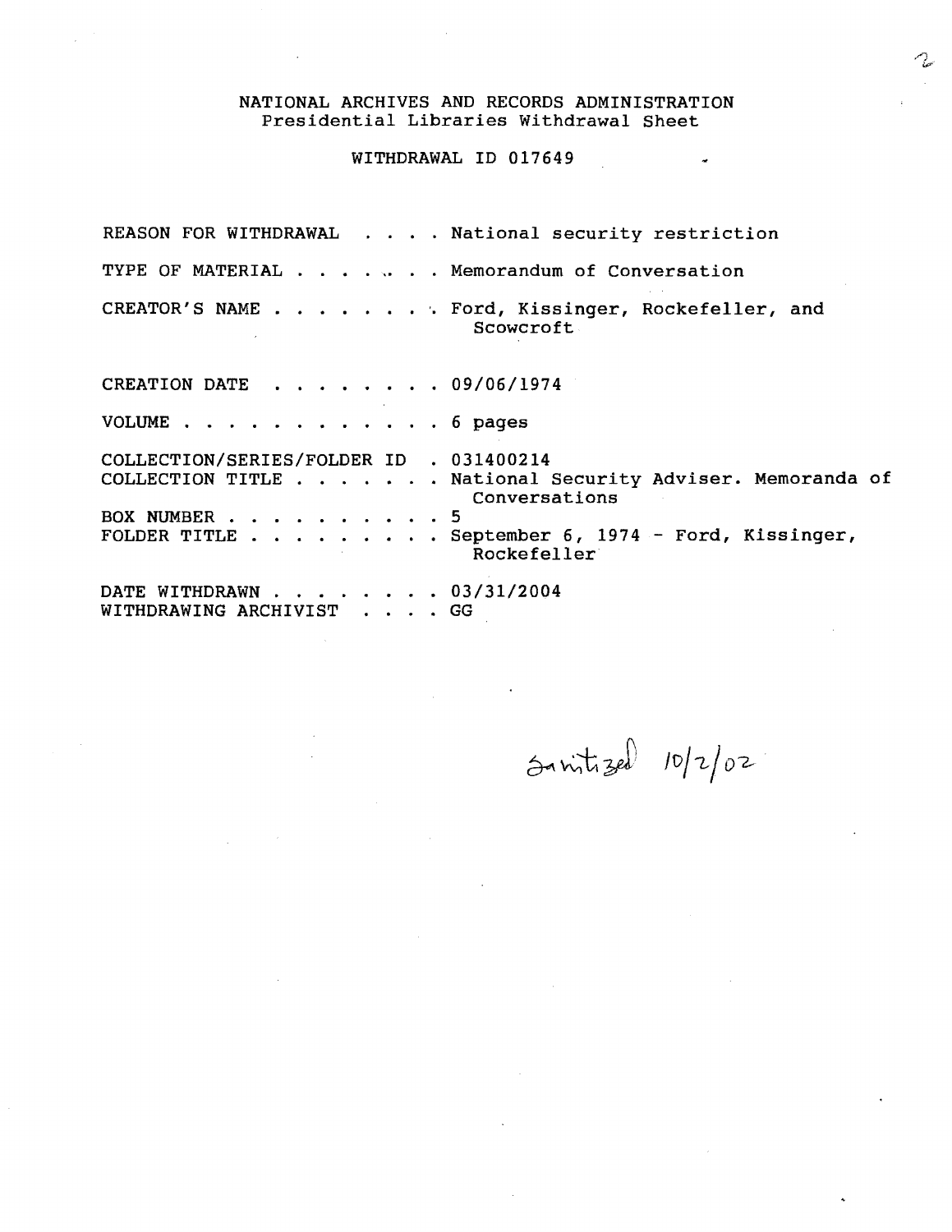### MEMORANDUM

#### THE WHITE HOUSE

WASHINGTON

#### **SEGRET/SENSITIVE/XGDS**

## MEMORANDUM OF CONVERSATION

PARTICIPANTS:

Président Ford

Dr. Henry A. Kissinger, Secretary of State and Assistant to the President for National Security Affairs

Economists

Nelson Rockefeller, Vice President-Designate Lt. Gen. Brent Scowcroft, Deputy Assistant to the President for National Security Affairs

DATE:

September 6, 1974

PLACE:

O val Office The White House

SUBJECTS:

Visits; 40 Committee; NSC Meeting on Israeli Requêsts; Preparation for Rabin Visit

Kissinger: On the Schmidt visit: He couldn't come in October and proposed September 25. I suspect French mischief. You shouldn't be pushed. I think you should go back to the original schedule.

President: We shouldn't interrupt Leone.

Kissinger: That would be very bad taste. If he can't come in October we will tell him we will try to find a day in December.

About a press conference: If you have one next week, I won't.

President: Next Friday, I think.

Kissinger: I think inviting the cosmonauts to a picnic would be overdoing it a bit. Dobrynin would make a big deal of it, and this is the sort of thing the French put in speeches.

SEGRET/SENSITIVE/XGDS

DECLASSIFIED . E.O. 12958 Sec. 3.6 With PORTIONS EXEMPTED E.O. 12958 Sec. 1.5 (c)(d)

MR 01-4, #78; NSC-ELL 9/11/02; Prochet project

By dal NARA, Date 10/2/02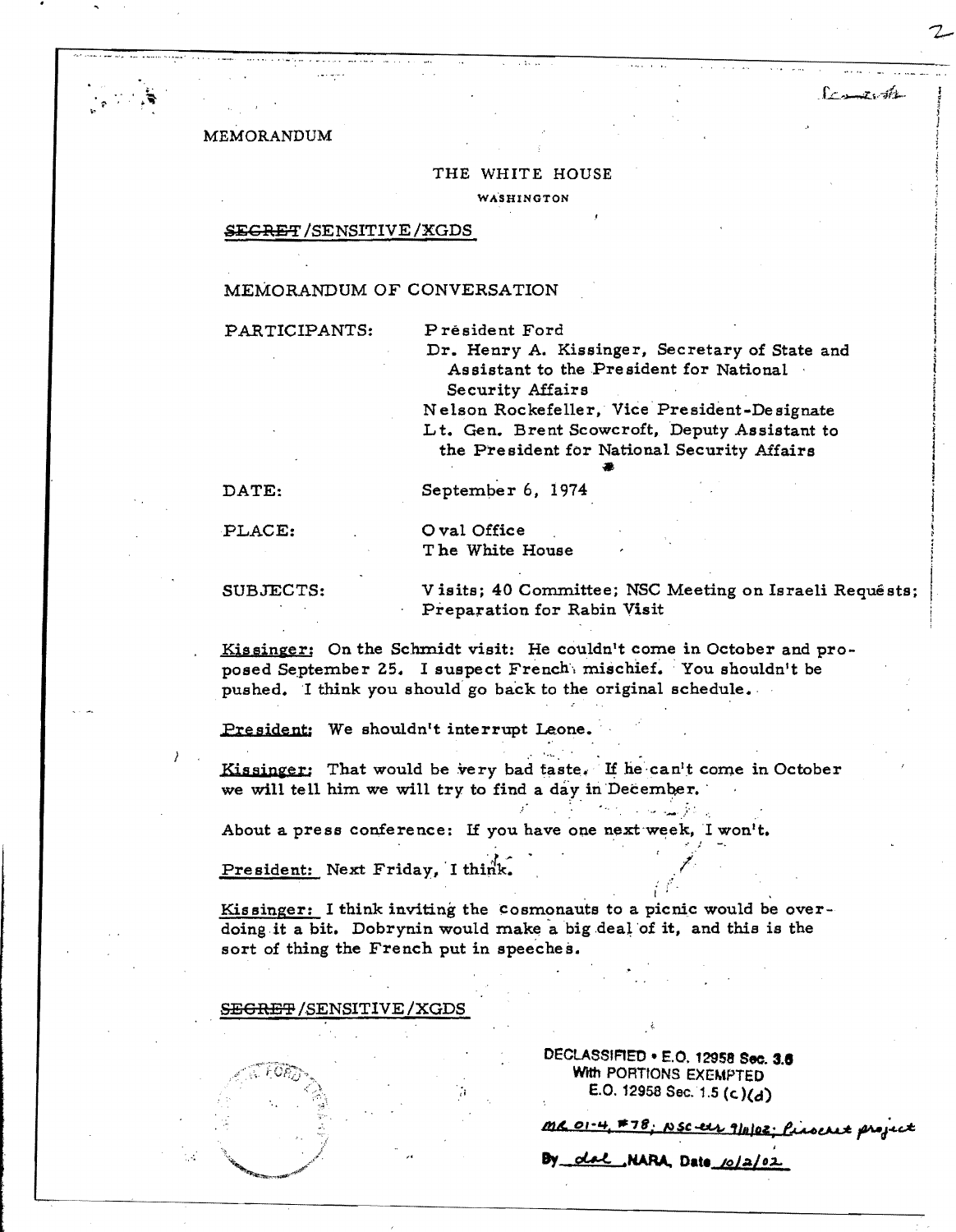## $\overline{\text{EBERT}}$  /SENSITIVE /XGDS 2

President: I'd kind of like to do it. It wouldn't be similar to the others.

Kissinger: The problem is not the cosmonauts, it's Dobrynin.

President: Let Dobrynin come if he wants.

Kis singer: Okay.

[Dr. Kissinger then described the projected attendance at the NSC meeting on the Middle East. ]

President: No. No on Treasury and OMB. I'd like Hartmann and Haig there.

Kissinger: The New York Times has a copy of something on 40 Committee operations in Chile. We will brief the 40 Committee next week. What happened is this: Johnson put money in the '64 elections. We put

into the '70 elections and spread it out. We then put more in to influence the Congressional elections and that failed too. After the .. elections we put money into opposition parties and newspapers. It was designed to keep the democratic process going. This was not a regular covert activity. There was no attempt at a coup. Thoughthere could have been **in '70 if we hadn't failed.** 'f

There are two problems: The substance is embarrassing but we can ride it out. The other is the leaks. The 40 Committee has followed the same procedures since President Eisenhower.

Rockefeller: I was on it.

Kissinger: All these activities are approved by the Deputies in regular but secret process. If these things leak, we haven't a govermnent.

President: Who did it?

Kissinger: I want to think about that. The Committees are briefed on these activities. The problem is this is the most secret activity we have. If there are minutes, we should be able to track it. We might have Ter Horst make a statement, not on the facts but on the principle.

SECRET / SENSITIVE / XGDS

 $^{\prime}$ 

 $\mathcal{A}$  ).

....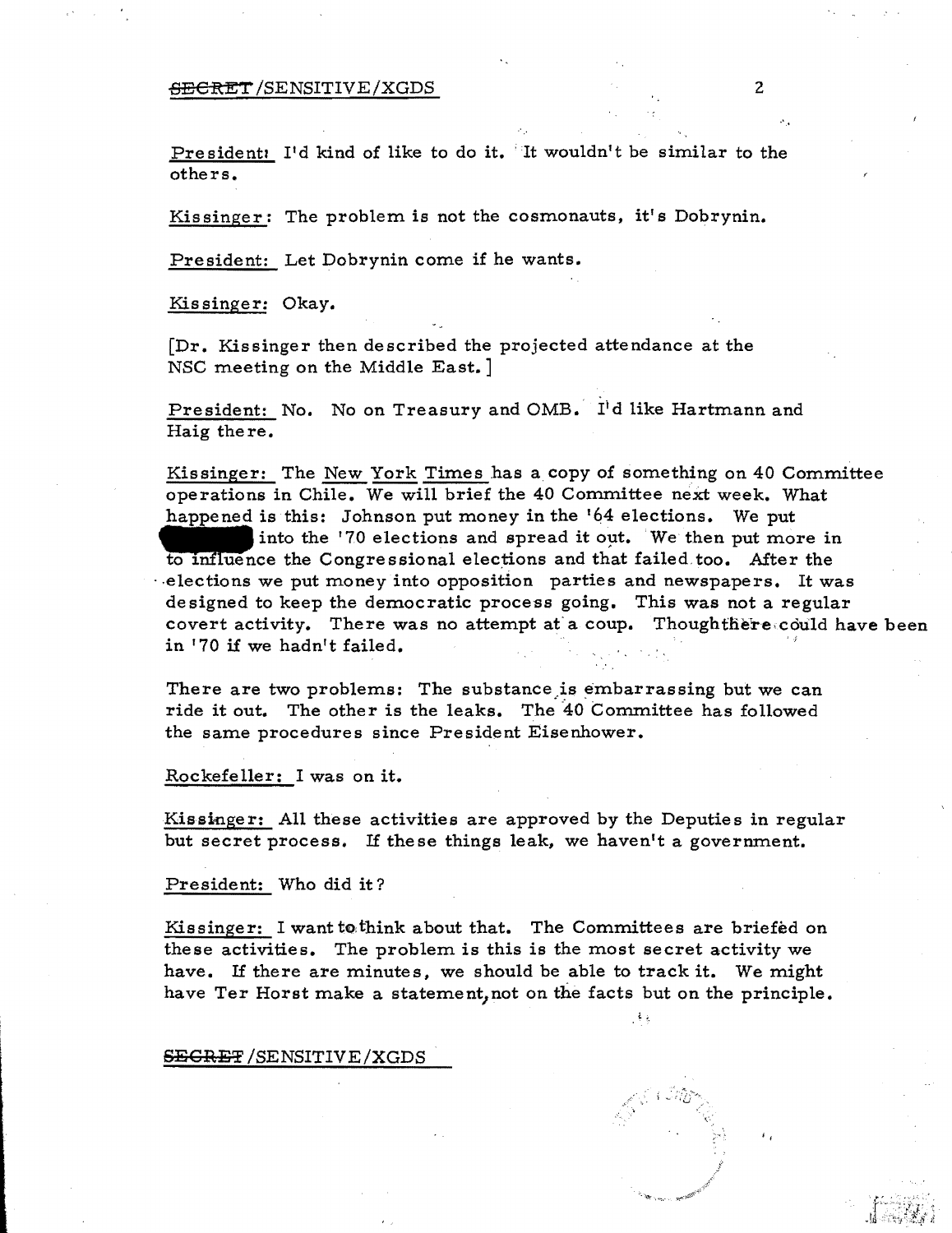#### **SEGRET** /SENSITIVE/XGDS 3

'.

President: Let me know Monday. If the committees were informed it shouldn't be a problem.

Kissinger: They were regularly informed.

President: Let's ride it out and we'll see.

Kissinger: We have to have these things. We'll need them more for Portugal, Spain, and so on.

At our meeting today I will go into the Israeli arms requests, then CIA will brief, then I will explain the strategy. The CIA will have charts showing the forces the Arabs can bring to bear.

What is it we are trying to do? What are the others trying to do? What are some of the problems?

We want to guarantee the security of Israel, but we want to prevent the coalescence of the Arab states  $-$ - that would create an unmanageable situation for us. We also want to prevent the resurgence of Soviet influence. 'We want to prevent an Israeli-Arab war and the consequent confrontation with the Soviet Union. If negotiations stall, or if there is a war, there will be an embargo. That would push Europe over the cliff. The Europeans' response to the Cyprus business shows their mood. There would be a massive anti-U.S. blow-up. The same will happen in Japan. The Soviet Union has suffered because they operated too cautiously in the past. They were too much in the middle. They won't be caught doing too little again. That makes an Israeli victory more dangerous than an Israeli defeat. Last time we had a massive airlift and a massive showdown, and we would have lost the ability to present ourselves to the Arabs as a means to a solution.

As for the Israelis, another wan would result in world pressure for the  $167$  borders. It would be tough for the U.S. alone' to resist, and the result would be demoralizing like what was done to Czechoslovakia , in '38.

We have been giving the Arabs the feeling that each of them had something to gain--Egypt immediately; Jordan in the mid-term, and Syria somewhat later. The Syrians know that Israel doesn't want to move; they also know that the more the others are satisfied the more isolated they will be, so they will work to lump everything together. With

**SEGRET /SENSIT IVE /XGDS** 

 $\cdot$  .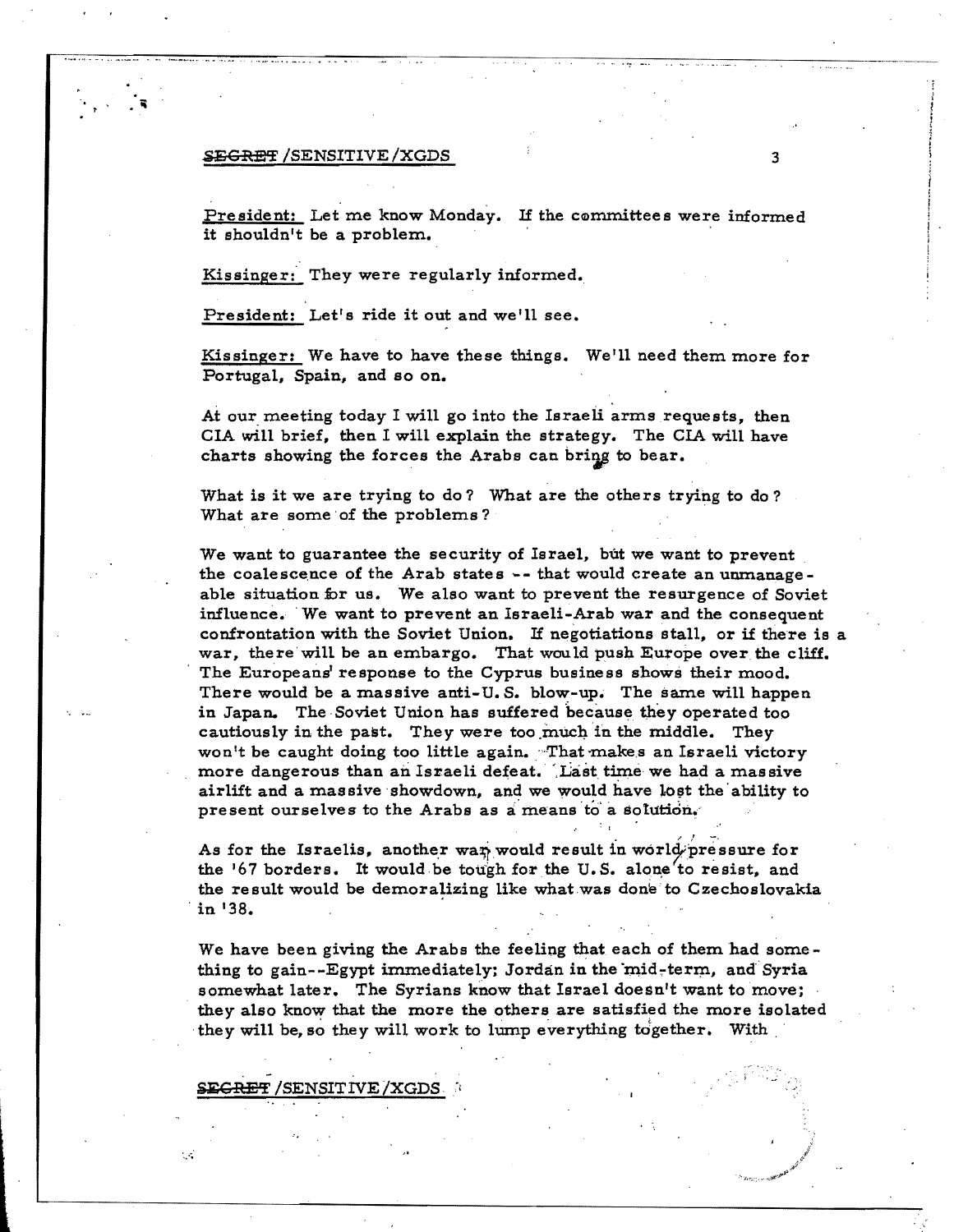#### $\overline{\text{SEERET}}$ /SENSITIVE/XGDS 4

massive effort we can head it off. We cap defuse the Soviet Union with your Brezhnev meeting.

We are operating at the edge of the margin with the Arabs. We have been stalling. The delivery dates on equipment for Egypt are so late that they are turning to the Soviet Union. The Syrians are restive because they got nothing. Geneva hasn't met for a year- we held off. because it brings all the Arabs together and it lumps all the demands. and makes the Soviet Union the protector of the Arabs and us of Israel. But we can hold that off only with some Arab help.

Israel has an unbelievable domestic structure and a vicious group of politicians. They have a Jewish community here which vicariously tries all the time to prove its manhood. The same people who were doves on Vietnam are hawks on Israel.

President: I know. I saw it in the House votes.

Kissinger; Israel has to give up some territory. What they get in return is the process, not a specific quid pro quo. Strictly militarily it is unequal; but in the bigger context it is Israel's salvation.

ه العامل والعامل العامل التي تعامل

The Israelis also have to prove it is being raped by us before they can yield. They have developed the strategy to state something for peace which looks very reasonable to Americans. In '67 they wanted an Arab signature on a piece of paper. They they wanted a direct negotiation. The only one who dealt directly was Jordan--who has done worse than any others. Now they are talking about wanting a comprehensive settlement. That is unattainable now. But we have gotten the Arabs off our back on the '67 borders. That is in their interest.

The Israelis figure they can play the President and Vice President againstme. It didn't work before because of Nixon, and they couldn't get to him. Also we supported them in order to frustrate the Arabs.

President: They think I am closer to the Jewish community.

Kissinger: Yes, and Nelson also. They also count on me basically.

But we can't risk everything for a suicidal policy -- one which would bankrupt them, And no President can easily order another airlift. And while the leadership approved the alert, it was only as long as no American troops were involved.

SEGRET / SENSITIVE / XGDS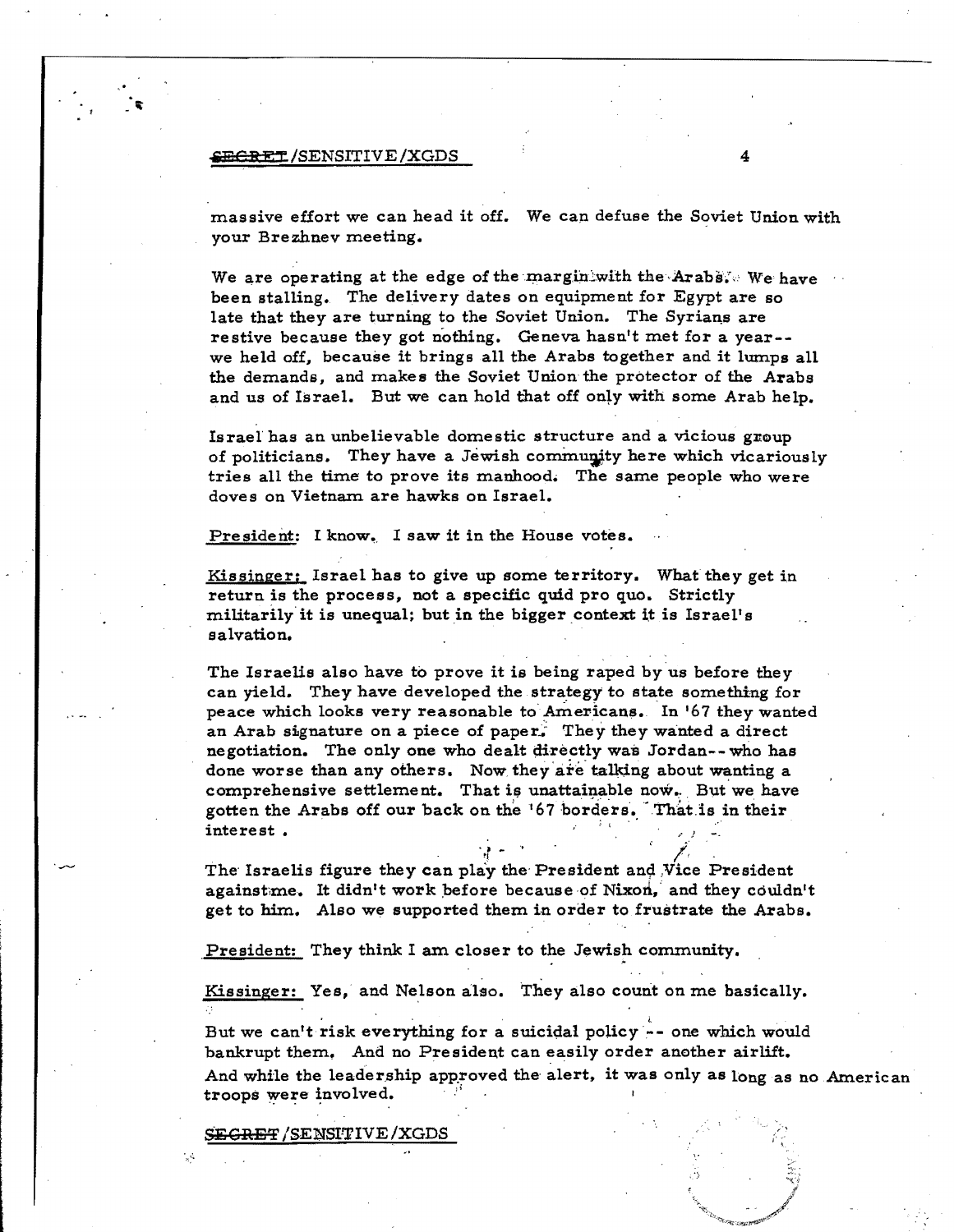#### **SECRET /SENSITIVE /XGDS**

#### President: That was made clear.

Kissinger: We were afraid the Soviet Union was going to put its troops in, and we were thinking of paratroopers in the Sinai. We were playing high stakes poker.

President: I don't think the American people will ever stand for another Vietnam.

Rockefeller: The oil would be impossible in another confrontation.

Kissinger: We might have to take the oil.

Rockefeller: They couldn't ship it if the Soviet Union didn't want to.

Kissinger: We could do it in a consumer confrontation -- that would be if we were doing it for all of us, but not for Israel.

This isn't an anti-Israeli presentation. I have great sympathy for them, and I don't think they can go back to the '67 borders everywhere. If they [the Arabs] say they want a peace, they are saying '67 and that means they want nothing.

We have to push them [the Israelis] to give up half of what they have in Egypt. That would take Egypt out of the game for five years. If they moved in Jordan, that would start an inter-Arab fight over the guerrillas Then only Syria would be left. They probably would have to give up half of the Golan Heights. That would mean moving Israeli settlements. The Israelis are mounting a campaign against me, with DOD -- about what happened last October. They complain we mentioned disengagement in the Jordanian communique with President Nixon, but we gave them the substance (the plan) and Arabs get words.

You won't want to approve the whole list because they want to stockpile so they wouldn't be dependent on us if another war starts. Also it would demonstrate pro-Israeli support. It would also polarize the Arabs--which Israel wants.

We have nine options and you have to give him something. We can dole out the other parts of the Urgent List as they move. On the big package I advise making no commitment now.

**SEGRET/SENSITIVE /XGDS**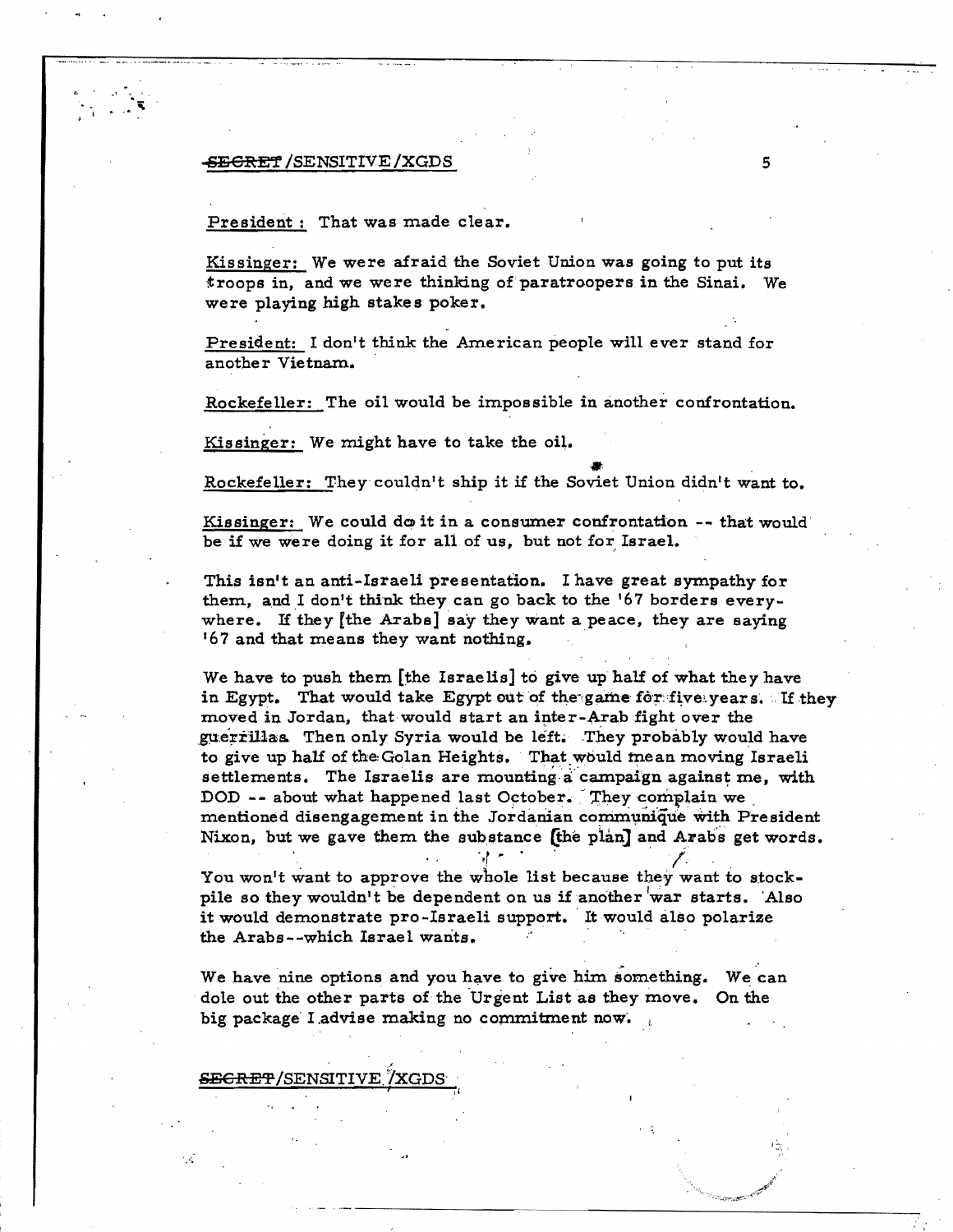#### , in the case of the set of the set of the set of the set of the set of the set of the set of the set of the s

E<del>CRE</del>T /SENSITIVE

President: No, I can be factual about the Congressional situation. Two billion dollars a year will not be bought in Congress'.

Kissinger: Rabin can't leave here without a commitment to a clearcut strategy--to move with Egypt probably first and a flat commitment to move with Jordan. They proposed to Jordan a federation. Hussein thinks they are crazy. He had already accepted Allon's plan in principle. If we don't tie Jordan down, they will go with the Syrians. Israel is acquiescent or maybe eager for a war. They have been very provocative in their actions. The Syrians have a tough problem<br>extending the UN. They will probably do it, but probably just hour They will probably do it, but probably just hours before 'the deadline. Egypt will extend the deadline in October, and we can get one more in Syria -- but not next May. By then you can either force the Israelis or face the Syrians down. You can't do it now. The oil will be in shape by then.

President: I agree with you. Let's have another review before Rabin comes to concert on what we say. I want to say exactly the right things and be as tough as necessary.

Kissinger: The big talk is on Thursday. It would be good for Nelson to talk to them, too, after you. Then they know we are all together. Golda was a warm human being. She fought hard, but it was in the family, and she always kept us informed. Rabin is an intellectual general -he wants to repeat the strategy of '71. He doesn't realize that we supported that then to frustrate the Arabs.

;'

 $\eta$  -  $\tau$  -  $\tau$  /  $\tau$  /  $\tau$  /  $\tau$ 

President: I think the Jewish community is not so hot for Rabin.

. ....